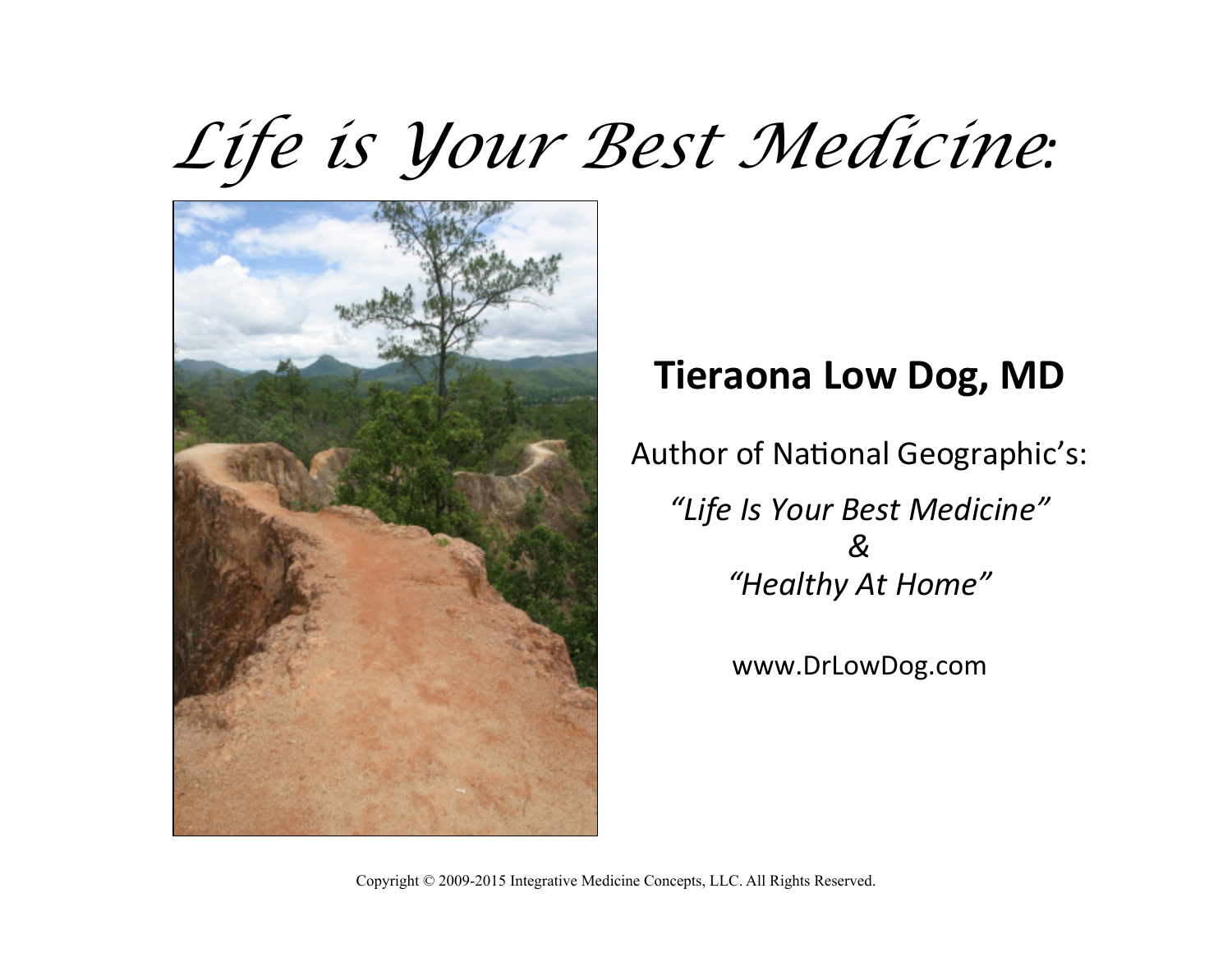

#### **"Life Is Your Best Medicine"**

#### **Description**:

*"It is said that when we are born, we are set upon our medicine road.*  And that everything we do in our lives, from the food that we eat, to the *way we move in the world, to the way we treat a stranger - affects us. Modern science is now confirming what many indigenous peoples long believed, that much of our health and vitality comes from the way we live our lives. From the choices that we make each and everyday. It has also confirmed that our resiliency, our ability to bounce back and move forward, is stronger when we are physically, emotionally and spiritually nourished. Drawing upon her many years as a leading educator, physician, midwife, researcher, and National Geographic author, Dr. Tieraona Low Dog has informed and inspired audiences around the world with her ability to weave science and ancient wisdom into a message of hope and transformation for the 21st century. We hope you will join us."*